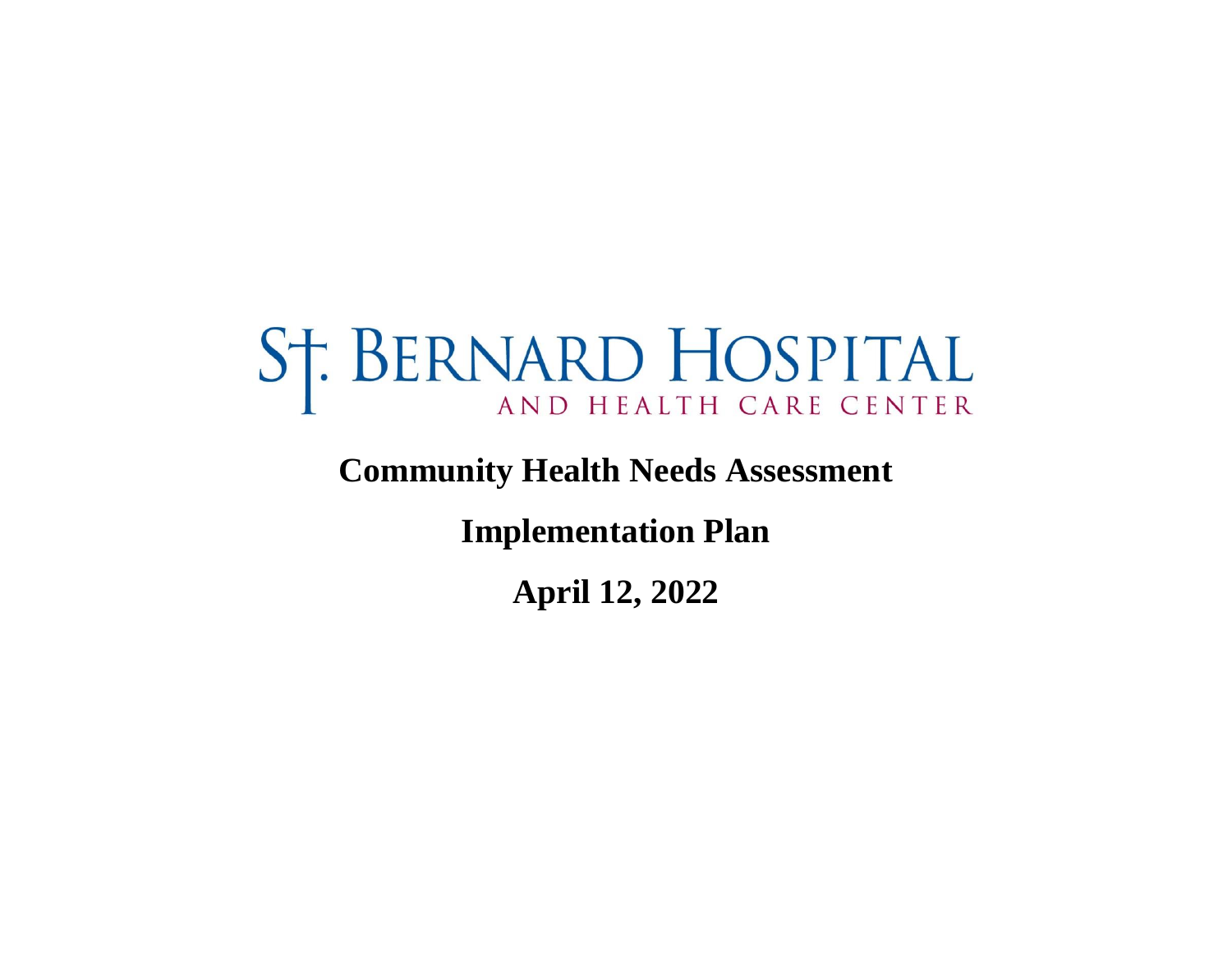# **Steering Committee Members**:

| <b>Jeanette Averett</b>   | St. Bernard Hospital Patient Family Advisory Council        |
|---------------------------|-------------------------------------------------------------|
| Dr. Daria Brooks-Terrell  | St. Bernard Hospital physician                              |
| Pastor Gay Chisum,        | <b>Gift from God Ministry</b>                               |
| Stephanie Clifford        | <b>St. Bernard Hospital Patient Family Advisory Council</b> |
| LaWanda Holmes - Williams | <b>St. Bernard Hospital Fundraising Department</b>          |
| Evelyn Jones              | <b>St. Bernard Hospital Patient Care Services</b>           |
| Shenika Jackson           | St. Bernard Hospital Patient Family Advisory Council        |
| Rodney Johnson            | <b>Teamwork Englewood Quality of Life Taskforce</b>         |
| <b>Christopher Lingat</b> | <b>St. Bernard Hospital Patient Family Advisory Council</b> |
| Dr. Marcus Robinson       | St. Bernard Hospital Patient Family Advisory Council        |
| Asa Sims                  | <b>St. Bernard Hospital Patient Family Advisory Council</b> |
| Diahann Sinclair          | <b>St. Bernard Hospital Community Relations</b>             |
| Deborah Thompson          | Age-Friendly Englewood Village                              |
| Mary Wade                 | St. Bernard Hospital Patient Family Advisory Council        |
| Terry Williams            | <b>Teamwork Englewood Quality of Life Taskforce</b>         |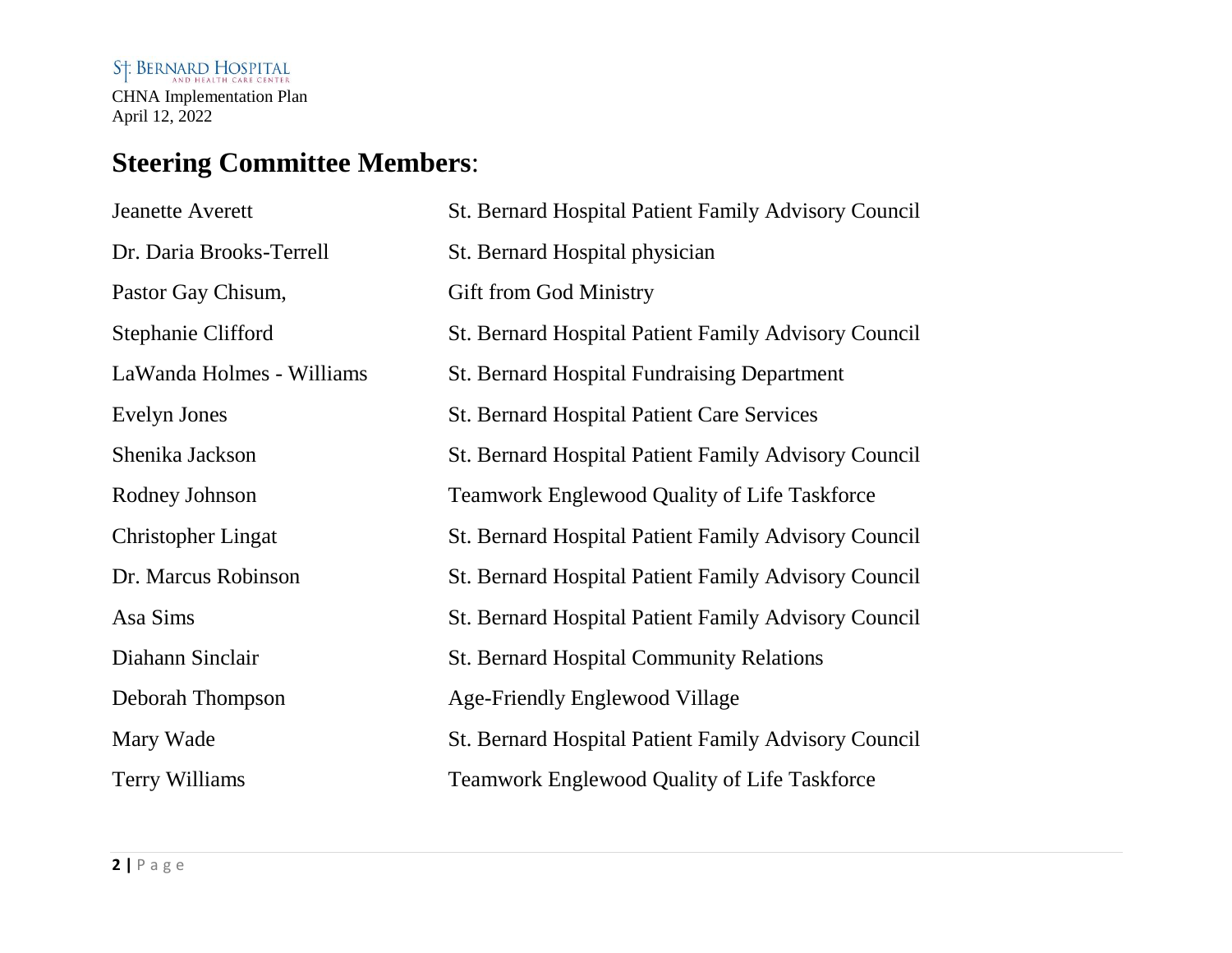# **TABLE OF CONTENTS**

|      | <b>Steering Committee Members</b>                                                 |                                                                                                                                          | Page 2                                           |
|------|-----------------------------------------------------------------------------------|------------------------------------------------------------------------------------------------------------------------------------------|--------------------------------------------------|
| I.   | <b>Executive Summary</b>                                                          |                                                                                                                                          | Page 4                                           |
|      | $\circ$<br>$\circ$                                                                | <b>Hospital History and Services</b><br>How the Implementation Strategy was Developed                                                    | Page 4<br>Page 5                                 |
| II.  |                                                                                   | <b>Identified Community Health Needs</b>                                                                                                 | Page 5                                           |
| III. |                                                                                   | <b>Addressing Community Health Needs</b>                                                                                                 | Page 7                                           |
|      | #1<br>$\circ$<br>#2<br>$\circ$<br>#3<br>$\circ$<br>#4<br>$\circ$<br>#5<br>$\circ$ | Behavioral Health, Mental Health and Substance Abuse<br><b>Diabetes</b><br><b>Heart Disease</b><br>Obesity<br><b>Respiratory Disease</b> | Page 7<br>Page 8<br>Page 9<br>Page 10<br>Page 11 |
|      | $\circ$                                                                           | Cross cutting theme – Healthcare Access                                                                                                  | Page 12                                          |
| IV.  |                                                                                   | <b>Community Health Needs Not Addressed</b>                                                                                              | Page 13                                          |
| V.   | Conclusion                                                                        |                                                                                                                                          | Page 14                                          |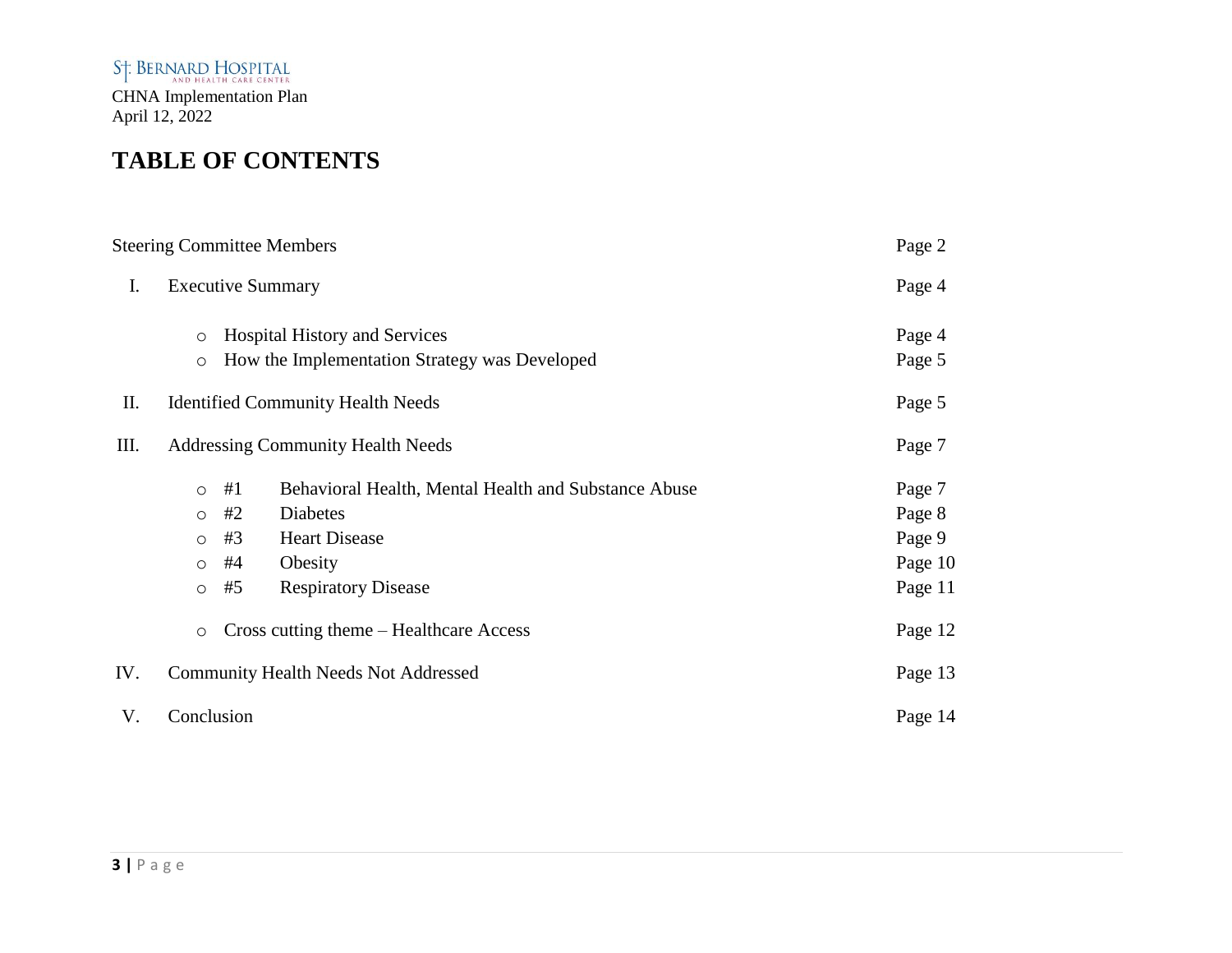# *I. Executive Summary:*

#### **Hospital History and Services**

Founded in 1904, St. Bernard Hospital is a 174 licensed beds, Catholic community safety-net hospital operating under the sponsorship of Catholic Health International. Our mission calls for us to care for the sick and promote the health of residents of Chicago's South Side, while sustaining values of respect, dignity, caring and compassion for all persons. For over 117 years, St. Bernard has operated within the Englewood Community and developed a reputation for quality, compassionate care, and great clinical outcomes.

St. Bernard Hospital is accredited by the Joint Commission, providing high quality health inpatient and outpatient care services to about 80,000 patients, annually. The emergency room serves about 40,000 patients each year. The hospital provides comprehensive inpatient and outpatient care, offering a wide range of specialties, including dentistry, gastroenterology, nephrology, emergency and intensive care services as well as inpatient/outpatient mental health services. The hospital is technologically advanced, having electronic medical records, computerized physician order entry, and bar code medication administration in place to ensure quality and patient safety. Each year, the hospital donates millions of dollars in charity care ensuring that community residents have access to the health care services they need regardless of their ability to pay.

In 2016 the Hospital opened its Ambulatory Care Center (ACC), a newly-built 3 story, 70,000 square foot, state-of-the-art outpatient facility on campus. This expands on the established clinical practices and wellness programs offered by the Hospital. Services offered at the ACC include comprehensive women's health in the Women's Wellness Clinic, specialty care services in the Specialty Clinics, primary care services in the Immediate Care Clinic, adult, pediatric and special-needs dentistry in the Dental Center, state of the art diagnostic imaging services; as well as spacious physician offices. Onsite laboratory and pharmacy make it easy for patients to get tests and prescriptions. This one stop shop facility allows the residents of Englewood to get the care they need close to home. Other outpatient services include significant outpatient and day long behavioral health programs and an Adult Mobile Health Unit. St. Bernard also operates a Pediatric Mobile Health Unit, providing free immunization, physicals, testing and education to thousands of children at schools, daycares, and local events.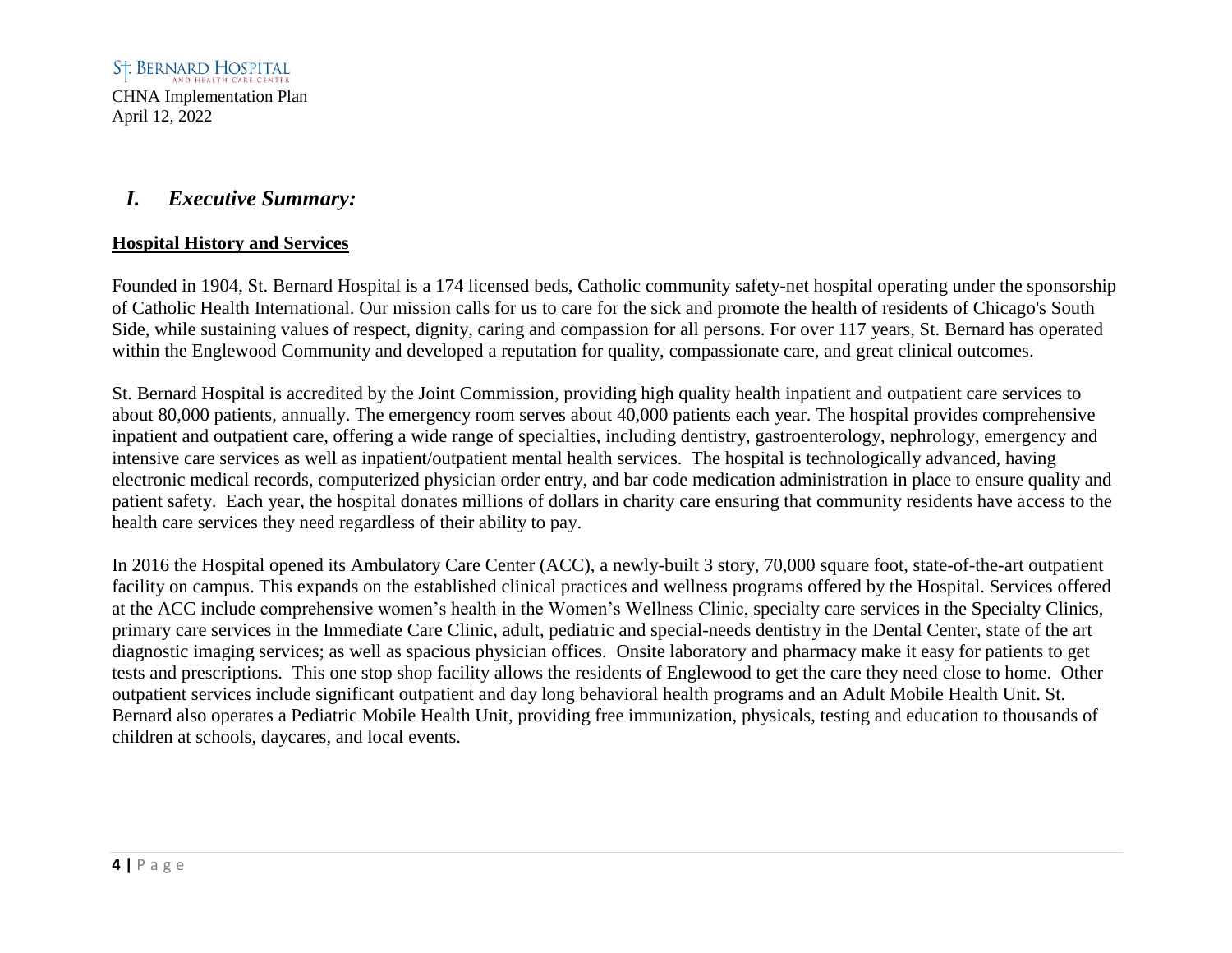#### St. BERNARD HOSPITAL

CHNA Implementation Plan April 12, 2022

#### **How the Implementation Strategy was developed:**

The Community Health Needs Assessment (CHNA) was completed in September of 2021. The process of creating the CHNA included asking the participants in a number of virtual meetings for suggestions of how St. Bernard Hospital could positively impact the identified health priorities. We then held subsequent meetings with the hospital's Patient Family Advisory Council and representatives of the senior citizen community who gave more insight and confirmation that the directive received from the prior meetings were accurate. The 2021 CHNA was presented and approved by the Board of Directors during the November 2021 meeting, while the Implementation Plan was approved by the Board of Directors during the April 2022 meeting. Please refer to the CHNA hosted on our website [\(www.stbh.org\)](http://www.stbh.org/) for the full report. The implementation strategy was developed by members of the Hospital staff, the CHNA Advisory Committee and the Hospital's Patient Family Advisory Council.

Specific strategies were developed to address each of the top 5 health needs identified by the CHNA.

#### *II. Identified Community Health Needs:*

St. Bernard Hospital contracted with the Sinai Urban Health Institute (SUHI) to conduct the 2021 CHNA. The community health needs were identified using a process that included gathering quantitative and qualitative data. The data that was collected focused on the Hospital's primary and secondary service areas.

St. Bernard's service area, located on Chicago's Southside included the following zip codes:

- 60609 Back of the Yards, Fuller Park, McKinley Park, Bridgeport
- 60615 Kenwood, Hyde Park
- 60619 Burnside, Chatham, Avalon Park, Greater Grand Crossing
- 60620 Auburn Gresham, Beverly, Washington Heights
- $\bullet$  60621 Englewood
- 60628 Roseland, Pullman, West Pullman, Riverside
- 60629 West Lawn, Chicago Lawn, West Elsdon, Gage Park
- 60636 West Englewood
- 60637 Woodlawn, Washington Park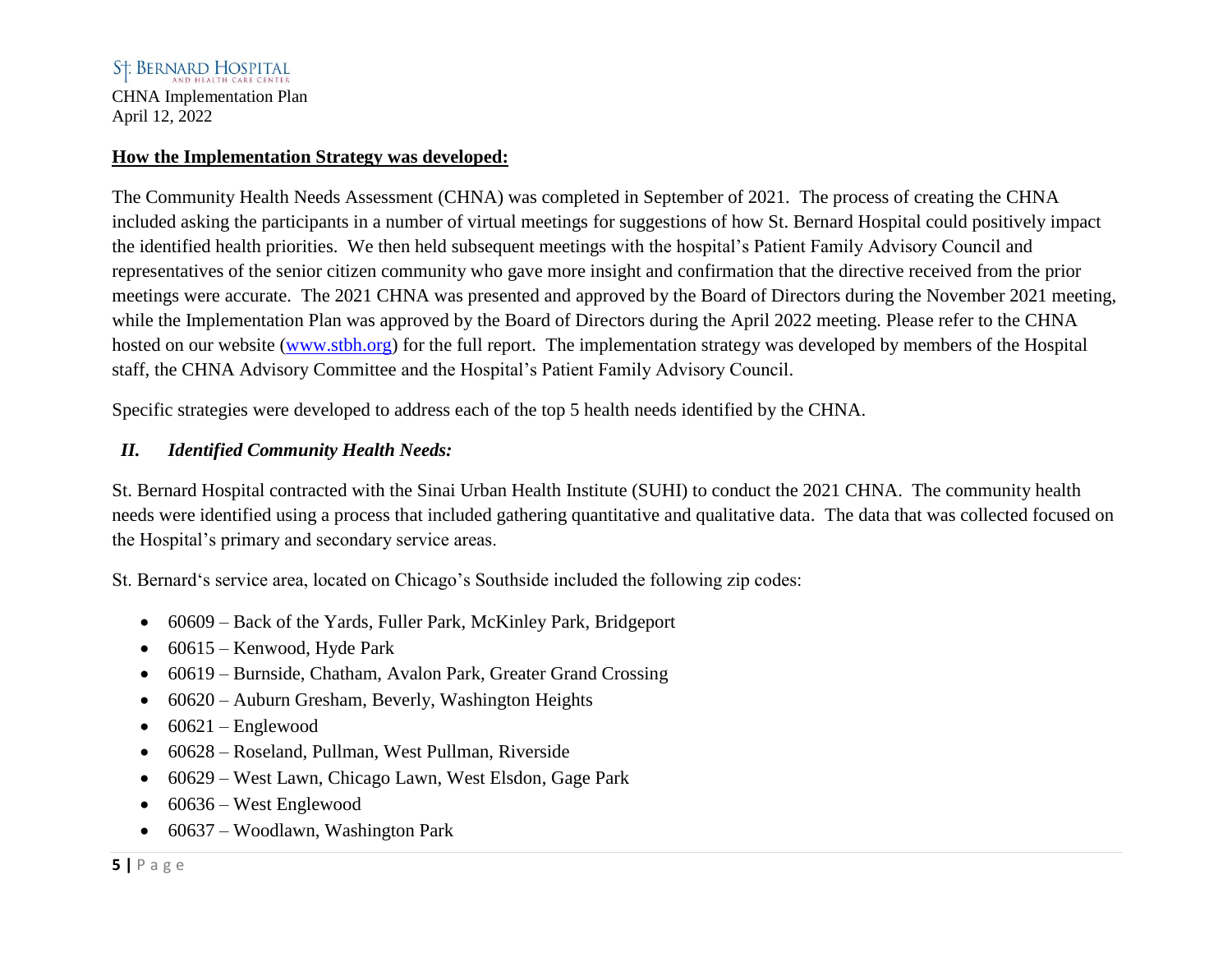# ST. BERNARD HOSPITAL

CHNA Implementation Plan April 12, 2022

- $\bullet$  60649 South Shore
- 60653 Oakland, Grand Boulevard

Through the gathering of secondary data and conversations with health practitioners, community residents and leaders, a number of priorities were identified. Once identified, the CHNA Advisory Committee ranked the top priorities by going through a process that scored them based on an established criterion. See the complete CHNA Report, hosted on the Hospital's website for details on the methodology utilized.

The top 5 priorities that were identified are:

- Behavioral Health, Mental Health, and Substance Abuse
- Diabetes
- Heart Disease
- Obesity
- Respiratory Disease

\*Cross cutting theme Healthcare Access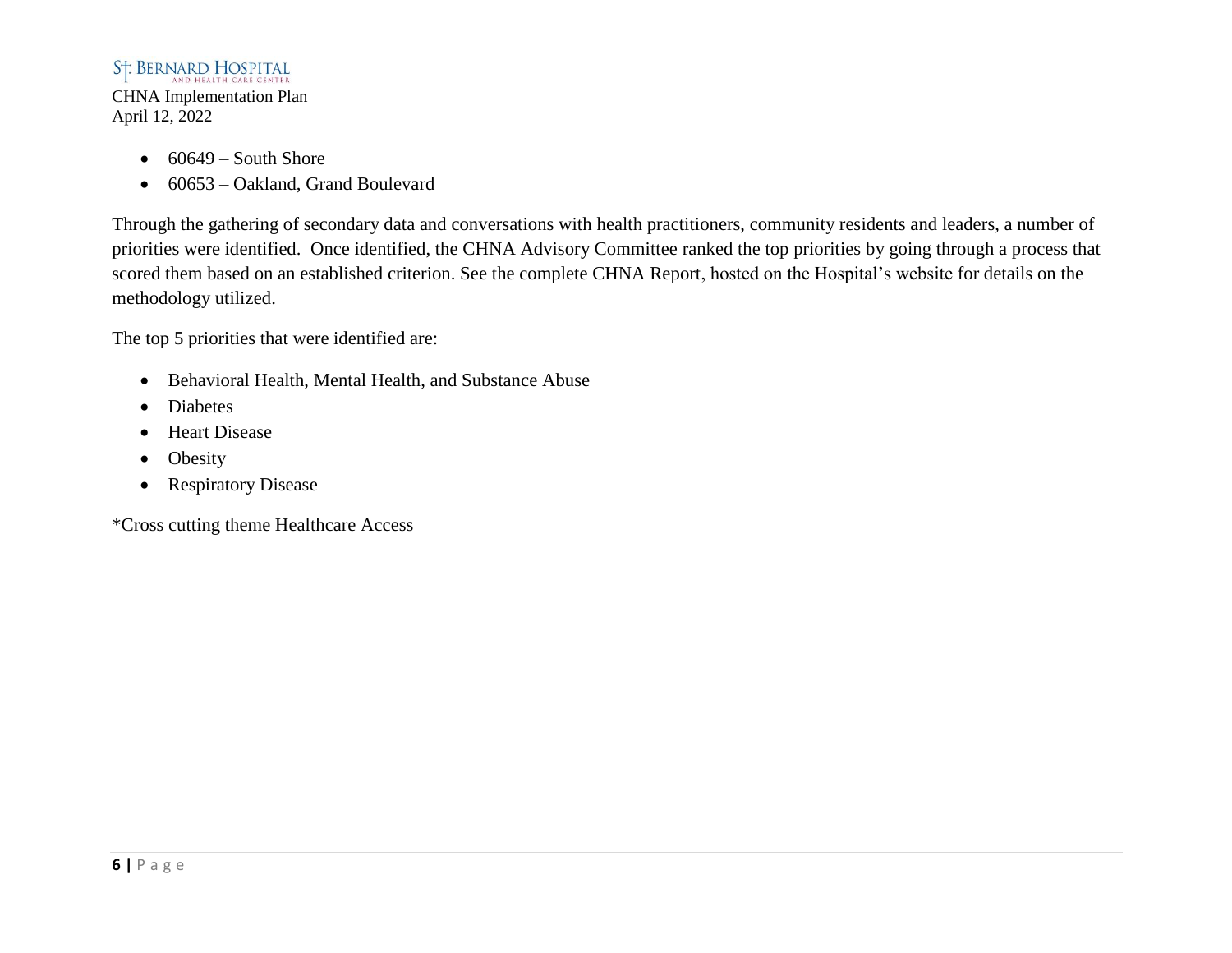#### *III. Addressing Community Health Needs:*

# **Health Need #1 Behavioral Health, Mental Health and Substance Abuse**

|                | <b>Actions intended to be taken</b>                                                                                                                                                                                                                                                                                                                                                                                                                                                                                                        | <b>Anticipated impact of actions</b>                                                                                                                                                                                                                                              | <b>Resources to be</b>                                                                                                                                                                         | <b>Planned Collaborations</b>                                                                                  |
|----------------|--------------------------------------------------------------------------------------------------------------------------------------------------------------------------------------------------------------------------------------------------------------------------------------------------------------------------------------------------------------------------------------------------------------------------------------------------------------------------------------------------------------------------------------------|-----------------------------------------------------------------------------------------------------------------------------------------------------------------------------------------------------------------------------------------------------------------------------------|------------------------------------------------------------------------------------------------------------------------------------------------------------------------------------------------|----------------------------------------------------------------------------------------------------------------|
|                |                                                                                                                                                                                                                                                                                                                                                                                                                                                                                                                                            |                                                                                                                                                                                                                                                                                   | committed                                                                                                                                                                                      |                                                                                                                |
|                | Integrate a Trauma informed approach to serving<br>everyone at St. Bernard Hospital (co-workers,<br>visitors and patients). The impact of the high<br>rates of trauma that occur in Englewood and the<br>surrounding communities affects not just the<br>parties involved in the traumatic incident but the<br>families and the community at large. A trauma<br>informed approach will help our staff to be more<br>understanding and have additional skills to deal<br>with how trauma presents on a daily basis in<br>people's behavior. | • Reduce the tension and<br>conflicts that occur on a<br>daily basis while interacting<br>with the public that we<br>serve<br>• Create a more pleasant<br>working environment<br>• Create a healing<br>environment for patients<br>from the moment that they<br>enter the campus. | Grant funds to underwrite<br>the cost of organization wide<br>training.<br>Hospital covering the cost of<br>non-productive hours while<br>employees are participating<br>in training sessions. |                                                                                                                |
| $\overline{2}$ | Make behavioral health and substance abuse<br>screening tools a part of our standard screening<br>toolkit at all community health fairs, outreach<br>activities and the hospital clinics. Deliberately<br>using language that is simple and welcoming to<br>combat the stigma associated with behavioral<br>and mental health in minority communities.                                                                                                                                                                                     | Proactively identify those<br>individuals that may be reluctant<br>to seek treatment in a welcoming<br>and supportive environment and<br>offer them support and services<br>that they may not be aware of or<br>conscious of their own need.                                      | Behavioral health director<br>will create the screening tool<br>and train other parties in the<br>use.                                                                                         |                                                                                                                |
| 3              | Create opportunities to educate the community<br>on the resources available to address behavioral<br>health, mental health and substance abuse related<br>issues:                                                                                                                                                                                                                                                                                                                                                                          | Increase awareness of resources<br>available to support residents in<br>addressing the issues that may be<br>present in their homes or the<br>community.                                                                                                                          |                                                                                                                                                                                                | <b>Faith leaders</b><br>Community partners<br>Other organizations that<br>have mental health as their<br>focus |
| $\overline{4}$ | Create a resource kit for the community for the<br>pediatric population in need of mental health and<br>substance abuse support.                                                                                                                                                                                                                                                                                                                                                                                                           | Pediatric patients will be directed<br>to the appropriate institution to<br>receive the treatment that they<br>need.                                                                                                                                                              |                                                                                                                                                                                                | other CBO's (to be named)                                                                                      |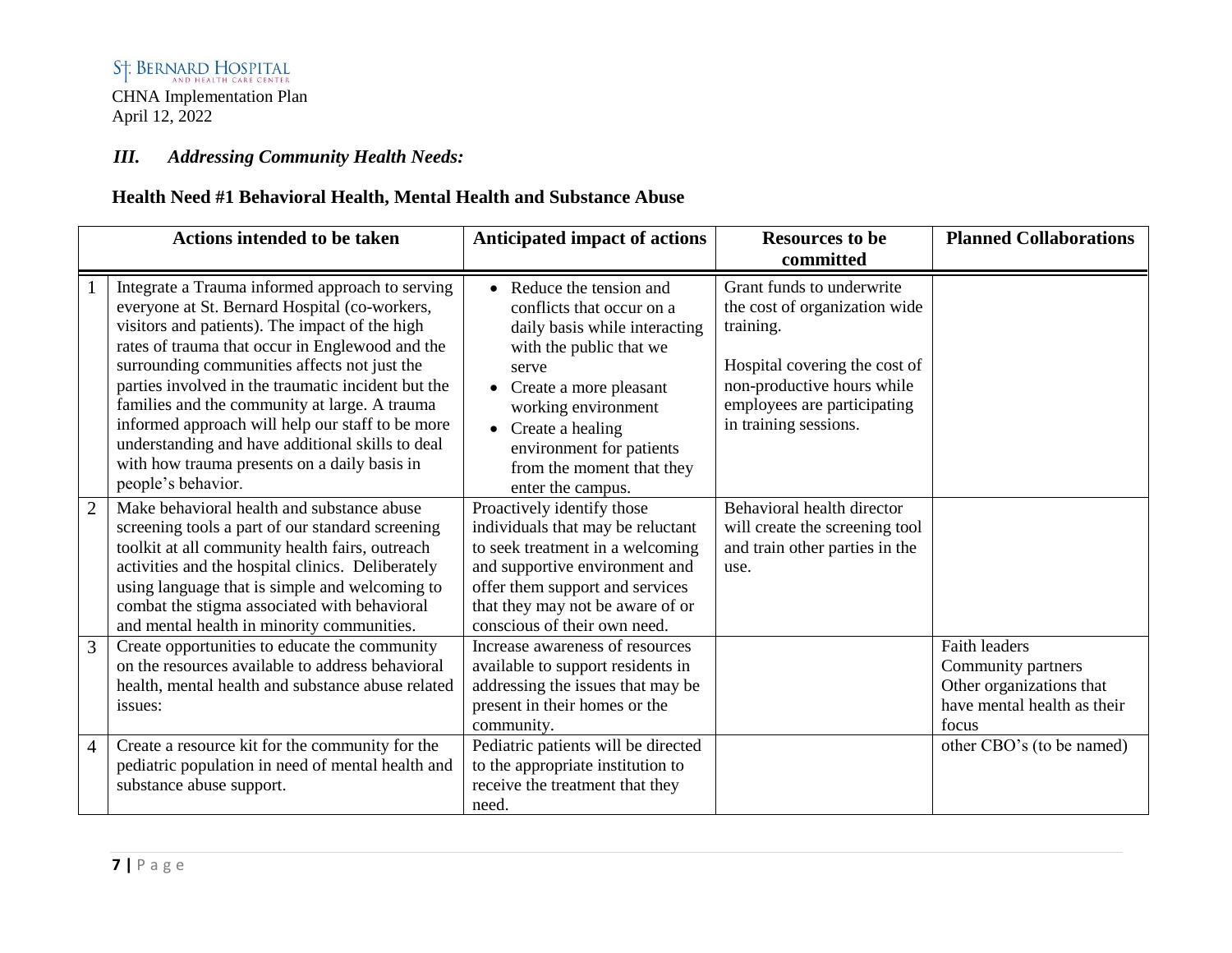# **Health #1 – Behavioral Health (cont'd)**

| <b>Actions intended to be taken</b>                                                                                     | Anticipated impact of actions                         | <b>Resources to be</b><br>committed               | <b>Planned Collaborations</b> |
|-------------------------------------------------------------------------------------------------------------------------|-------------------------------------------------------|---------------------------------------------------|-------------------------------|
| Create social events for the senior citizens (like<br>bingo and exercise) to help minimize the feeling<br>of isolation. | A feeling of connection to others<br>in the community | Meeting space<br>Prizes<br>MA for basic screening | Senior facilities             |

#### **Health Need #2 - Diabetes**

|                | <b>Actions intended to be taken</b>                                                                                                                                             | Anticipated impact of<br>actions                                                                                                                                                                                    | <b>Resources to be</b><br>committed                                                                                 | <b>Planned Collaborations</b>                             |
|----------------|---------------------------------------------------------------------------------------------------------------------------------------------------------------------------------|---------------------------------------------------------------------------------------------------------------------------------------------------------------------------------------------------------------------|---------------------------------------------------------------------------------------------------------------------|-----------------------------------------------------------|
|                | Create a pre-diabetes education program.                                                                                                                                        | Help patients to understand the<br>signs, symptoms and long-<br>term implication of the<br>disease.<br>Help patients understand the<br>importance of diet and lifestyle<br>to successfully manage the<br>condition. | Underwrite a portion of the<br>cost of an AmeriCorps<br>volunteer to create a<br>program at St. Bernard<br>Hospital | Other existing programs on the<br>south side of Chicago   |
| $\overline{2}$ | Create a screening tool that can be used in the<br>Emergency Room and the clinics to identify<br>patients that would be good candidates for the<br>Pre-Diabetes Clinic          | Identify potential candidates<br>for the education program and<br>increasing the reach of the<br>program                                                                                                            |                                                                                                                     | Hospital clinics<br>Physician offices<br>ER staff         |
| $\overline{3}$ | Engage the registered dietitian to teach<br>participants healthy options for preparing<br>popular dishes and how to prepare certain food<br>that will aid in disease management | Provide participants with<br>practical skills to manage their<br>health condition                                                                                                                                   | Time of the dietitian                                                                                               | Community groups including<br>churches and food pantries. |
| $\overline{4}$ | Adult Mobile Health Unit will continue hosting<br>educational sessions with seniors and screening<br>for Diabetes                                                               | Increased awareness of their<br>status and tools to manage the<br>disease                                                                                                                                           | <b>AMHU</b>                                                                                                         | Senior facilities and<br>neighborhood churches            |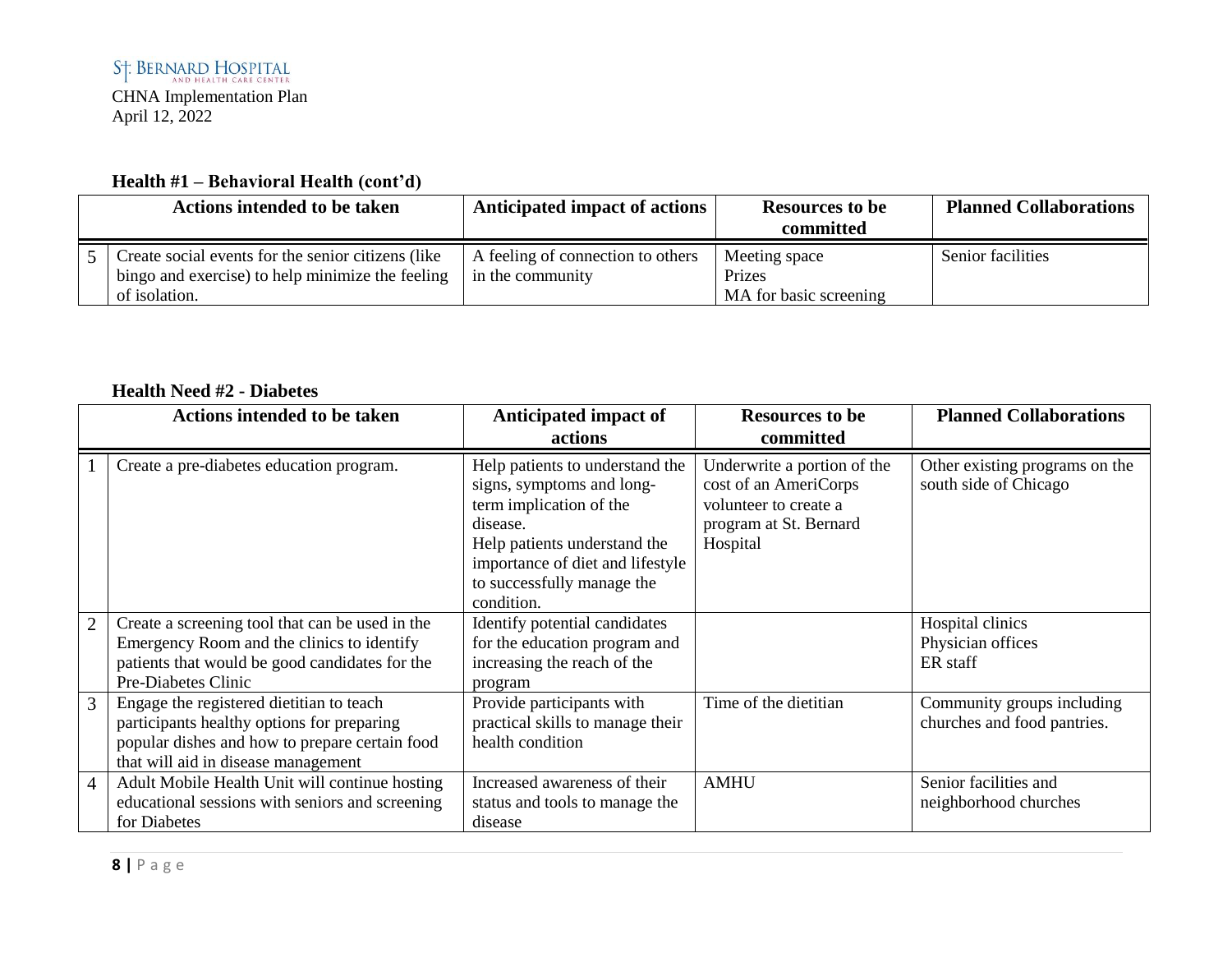| Create informational packet that can be shared    | Knowledge of the disease       | Create material to be         | Neighborhood Churches   |
|---------------------------------------------------|--------------------------------|-------------------------------|-------------------------|
| with members of the class and community           | Direction for more information | displayed in the hospital     | <b>Health Fairs</b>     |
| members that speaks about the symptoms, risks,    | Local resources                | waiting room, at health fairs | <b>Community Groups</b> |
| information on risk factors, ways to prevent      |                                | and other community events.   |                         |
| onset of the disease and steps to manage diabetes |                                | Business development and      |                         |
|                                                   |                                | outreach teams can utilize    |                         |
|                                                   |                                | the material to help increase |                         |
|                                                   |                                | awareness                     |                         |

# **Health Need #3 – Heart Disease**

|                | <b>Actions intended to be taken</b>                                                                                                                                                                             | Anticipated impact of<br>actions                                                                                                                                         | <b>Resources to be</b><br>committed                                   | <b>Planned Collaborations</b>                                                                                 |
|----------------|-----------------------------------------------------------------------------------------------------------------------------------------------------------------------------------------------------------------|--------------------------------------------------------------------------------------------------------------------------------------------------------------------------|-----------------------------------------------------------------------|---------------------------------------------------------------------------------------------------------------|
|                | Provide patients information on ways to manage<br>their disease. This would include the signs,<br>risks, factors that exacerbate the disease and<br>ways to manage.                                             | Education will help those<br>living with the disease to<br>better manage their condition                                                                                 | Gather educational material<br>from the American Heart<br>Association | Nurse Practitioners in the<br>specialty clinics. They will<br>educate the patients on their<br>weekly visits. |
| $\overline{2}$ | Creation of a Hypertension clinic                                                                                                                                                                               | Patients would be treated by a<br>physician that would provide<br>education, suggest lifestyle<br>changes and tools to monitor<br>and improve the base line<br>condition |                                                                       | ER physicians<br>Specialty clinics<br>Discharge planning team                                                 |
| 3              | Create a support group, where participants are<br>provided with a monitor to check and track their<br>numbers on a daily basis to identify trends that<br>can be intercepted to better manage the<br>condition. | Increased awareness of the<br>factors that impact the number<br>and better management of the<br>disease. Have people with the<br>same issue to talk to                   | Grant funding to provide<br>equipment to patients                     |                                                                                                               |
| 4              | Referrals from department and clinics                                                                                                                                                                           | Identify patients that have poor<br>test results and encourage<br>them to participate in one of<br>the programs                                                          |                                                                       | All hospital clinics and<br>inpatient departments                                                             |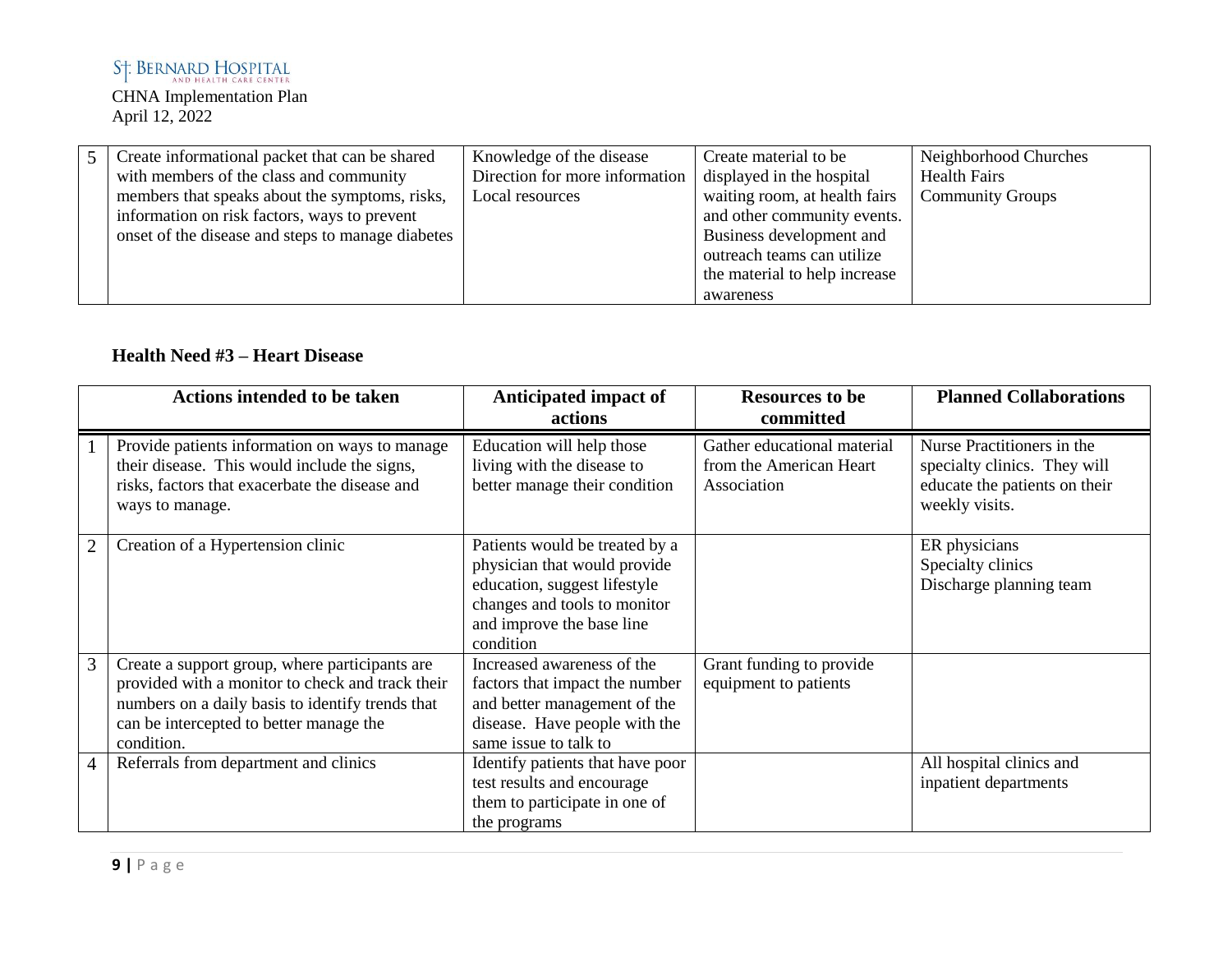# **Health Need #4 – Obesity**

|   | <b>Actions intended to be taken</b>                                                                                                                                                                            | Anticipated impact of<br>actions                                                                                                              | <b>Resources to be</b><br>committed                              | <b>Planned Collaborations</b>                                                          |
|---|----------------------------------------------------------------------------------------------------------------------------------------------------------------------------------------------------------------|-----------------------------------------------------------------------------------------------------------------------------------------------|------------------------------------------------------------------|----------------------------------------------------------------------------------------|
|   | Educational series teaching residents how to<br>prepare a variety of fresh vegetables and<br>healthier versions of popular dishes.<br>Provide ingredients so participants can<br>replicate the dishes at home. | Encourage healthy eating<br>through easy to follow actions<br>They will try the recipes at<br>home and continue with the<br>healthier version | Dietitian<br>Donations of groceries<br>Groceries for the classes | Food pantries and local<br>churches.<br>Partner with local farms and<br>grocery stores |
| 2 | Recruit participants to the future walking club.<br>Participants would be required to have baseline<br>measurements taken and progress checked every<br>4 weeks.                                               | Get participants to be more<br>active in a safe environment                                                                                   | Staff time                                                       | Local schools (for space)                                                              |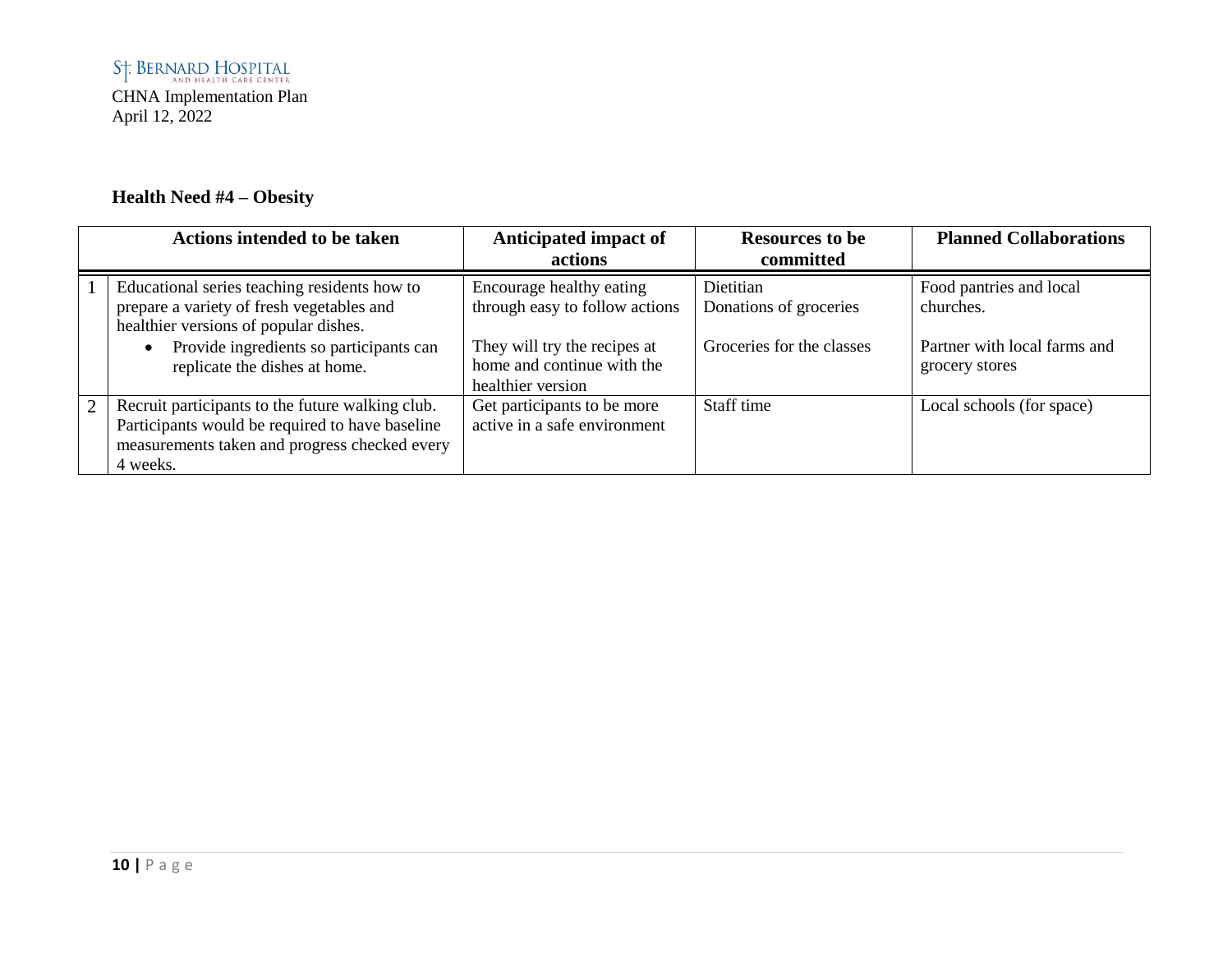# **Health Need #5 – Respiratory Disease**

|                | <b>Actions intended to be taken</b>                                                                                                                             | Anticipated impact of<br>actions                                                                   | <b>Resources to be</b><br>committed | <b>Planned Collaborations</b>                   |
|----------------|-----------------------------------------------------------------------------------------------------------------------------------------------------------------|----------------------------------------------------------------------------------------------------|-------------------------------------|-------------------------------------------------|
|                | Educate community residents on the signs,<br>symptoms, adverse effects of the disease and<br>other illnesses that are a result of respiratory<br>complications. |                                                                                                    |                                     |                                                 |
| $\overline{2}$ | Develop a list of resources and connections<br>where patients can be referred to for a higher<br>level of care                                                  |                                                                                                    |                                     | South Side Health Care<br>Collaborative members |
| 3              | Resume smoking cessation classes for patients<br>and staff                                                                                                      | Assist participants to quit<br>smoking, which will directly<br>improve their respiratory<br>health | Certified counselor                 | <b>American Respiratory Society</b>             |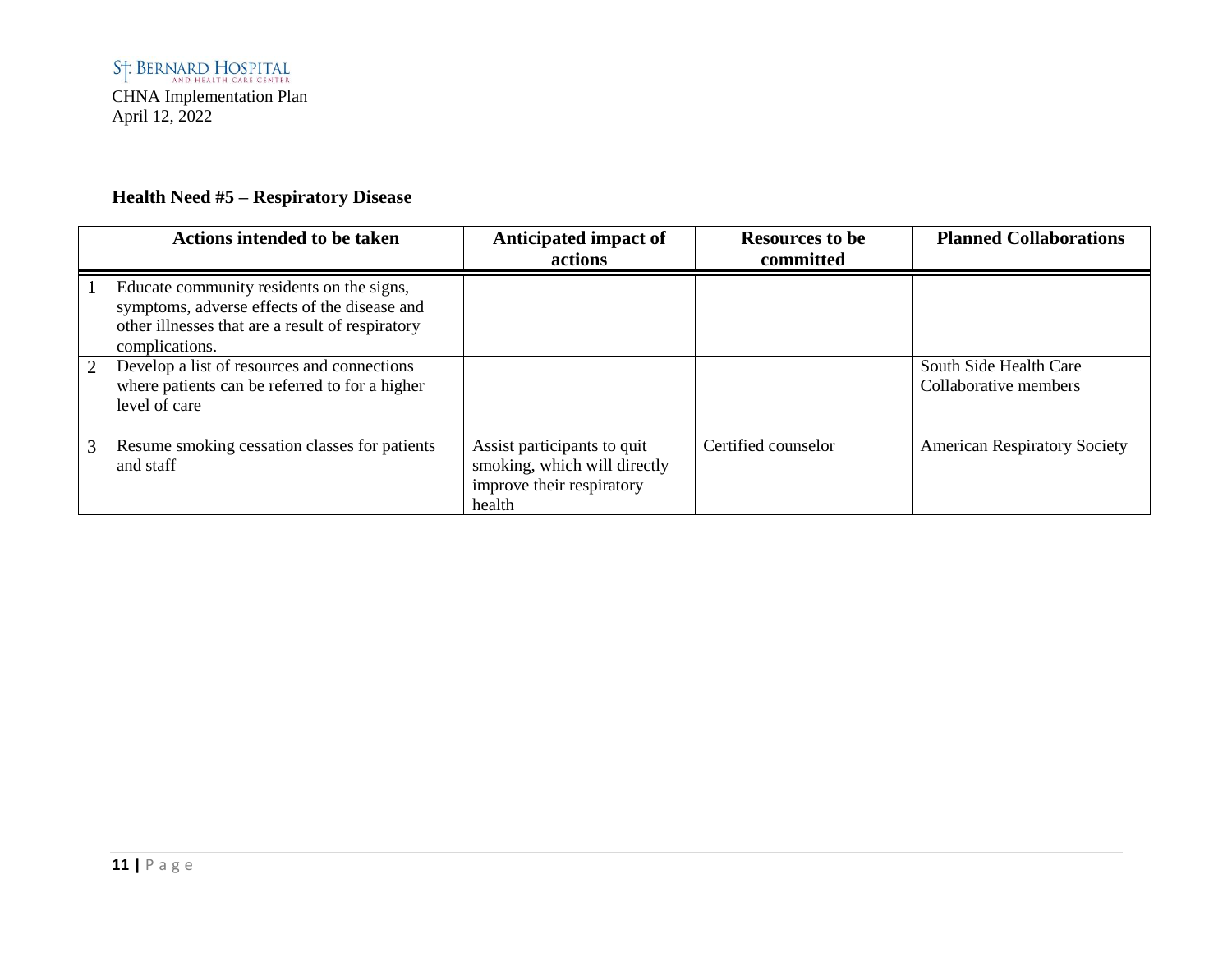# **Cross cutting theme – Healthcare Access**

|   | <b>Actions intended to be taken</b>                                                                                                                                                                                                                                                                                                                                                                                  | <b>Anticipated impact of actions</b>                                                                                                                                                                                                                                                                                                                                                                                                                                                                                                                                                 | <b>Resources to be</b>                                 | <b>Planned Collaborations</b>                                                                        |
|---|----------------------------------------------------------------------------------------------------------------------------------------------------------------------------------------------------------------------------------------------------------------------------------------------------------------------------------------------------------------------------------------------------------------------|--------------------------------------------------------------------------------------------------------------------------------------------------------------------------------------------------------------------------------------------------------------------------------------------------------------------------------------------------------------------------------------------------------------------------------------------------------------------------------------------------------------------------------------------------------------------------------------|--------------------------------------------------------|------------------------------------------------------------------------------------------------------|
|   |                                                                                                                                                                                                                                                                                                                                                                                                                      |                                                                                                                                                                                                                                                                                                                                                                                                                                                                                                                                                                                      | committed                                              |                                                                                                      |
|   | Ambulatory Care Center (ACC) is the outpatient<br>center where patients can see a primary care<br>physician, have specialty services and imaging,<br>and other tests conducted. There is also a lab<br>and pharmacy on site. This allows patients in the<br>Englewood community the ability to address<br>many issues in a single location close to where<br>they live.<br>Increase Medicaid and Medicare enrollment | Minimize the distance and time<br>spent traveling to access services<br>by residents of the community.<br>Increasing the availability of<br>specialty services to the Englewood<br>and surrounding community.<br>Increase the access to primary care<br>services through the Immediate<br>Care Clinic that allows patients to<br>see a physician if they do not have<br>PCP or if their PCP is unavailable.<br>Reduce the practice of seeking<br>emergency care when the problem<br>becomes critical and instead,<br>encourage preventative care.<br>Reduce financial implication of | ACC, staff and the<br>various clinics housed<br>within | <b>Federally Qualified Health</b><br>Centers<br>Local physician offices<br>Faith based organizations |
|   | opportunities for those who are eligible but not<br>previously enrolled                                                                                                                                                                                                                                                                                                                                              | treating non-emergency issues in<br>the Emergency Room                                                                                                                                                                                                                                                                                                                                                                                                                                                                                                                               |                                                        |                                                                                                      |
| 3 | Partner with the local faith-based community to<br>assist in educating and increasing awareness of<br>locally available health services.                                                                                                                                                                                                                                                                             | Ensure that more community<br>members are informed of the many<br>services available in the<br>community.                                                                                                                                                                                                                                                                                                                                                                                                                                                                            | Marketing and<br>educational material                  | Community faith based<br>organizations<br><b>Teamwork Englewood</b>                                  |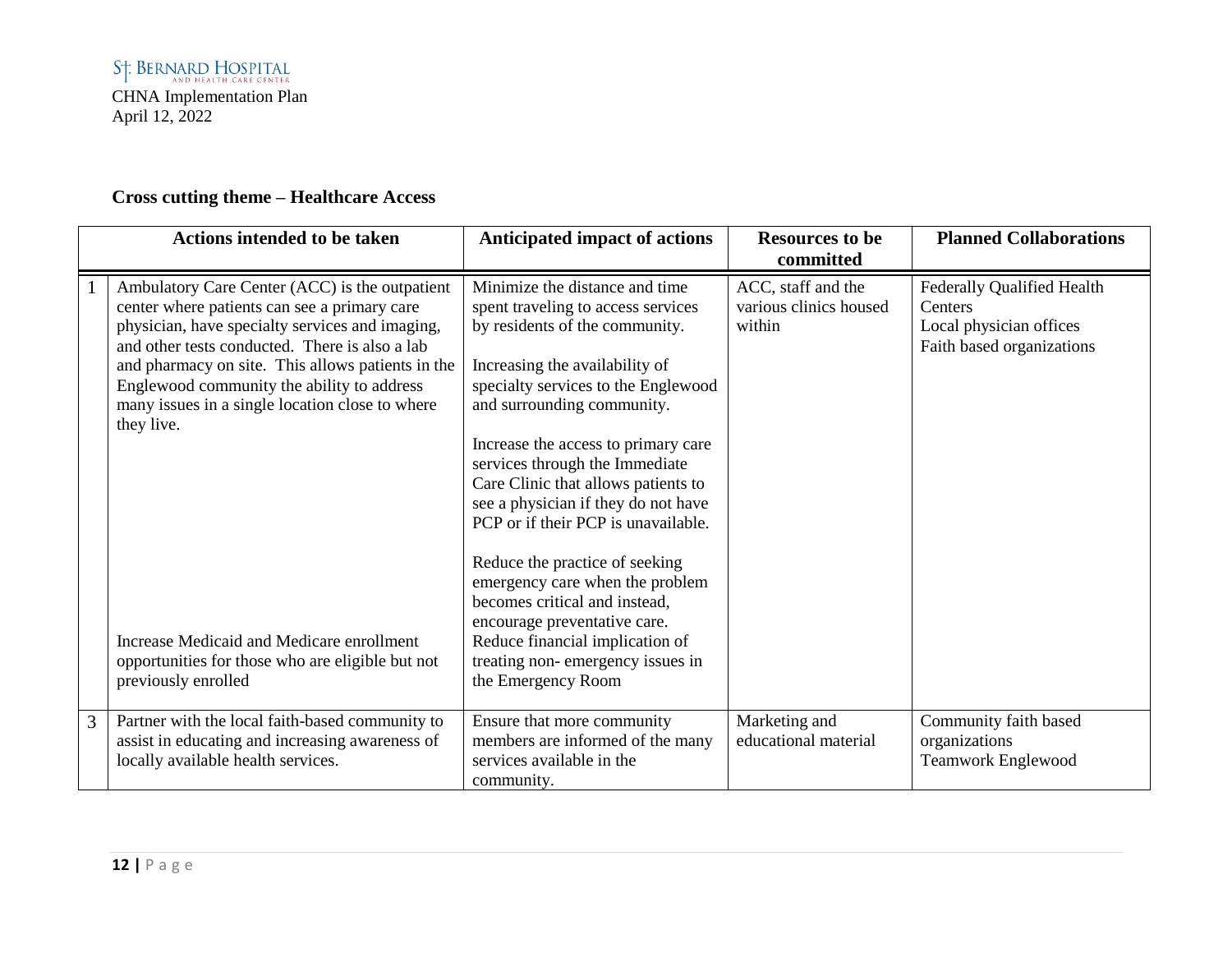#### St. BERNARD HOSPITAL

CHNA Implementation Plan April 12, 2022

#### *IV. Community Health Needs Not Addressed:*

As stated previously, the top five health needs that were identified during the CHNA process were:

- Behavioral Health, Mental Health and Substance Abuse
- Diabetes
- Heart Disease
- Obesity
- Respiratory Disease

Though not one of the top five health needs, the COVID-19 pandemic that has impacted every aspect of life for the last two years and must be mentioned. St. Bernard Hospital has been at the forefront of tackling COVID -19 and its impact on the community. Efforts to address this disease include:

- Making modifications to inpatient rooms and the emergency department to minimize the transmission and circulations of the virus
- Converting all inpatient units (except Obstetrics) into COVID units to meet increased demand for inpatient COVID beds
- Utilizing electronic devises to minimize isolation and allow patients to communicate with loved ones that could not enter the hospital
- Provide testing clinics on the Hospital campus and via the Mobile Health Units to identified positive patients
- Conducted contact tracing, to identified persons that may have been exposed to try to minimize the spread of the virus
- Purchased ultra-cold freezers to be able to receive vaccines once approved by the FDA
- Opened a vaccination clinic to make vaccines available
- Conducted vaccine clinics off-site and provided services to home bound patients, to bring equity to the vaccine distribution
- Opened a call center so that patients that had limited or no access to the internet could make vaccine reservations
- Started providing vaccinations to children (once approved by the FDA) at the schools, so that parents did not have to take time away from work to get them vaccinated.
- Hosted COVID-19 virtual education sessions for the public.
- Created multiple educational opportunities for our staff., to address concerns regarding becoming vaccinated